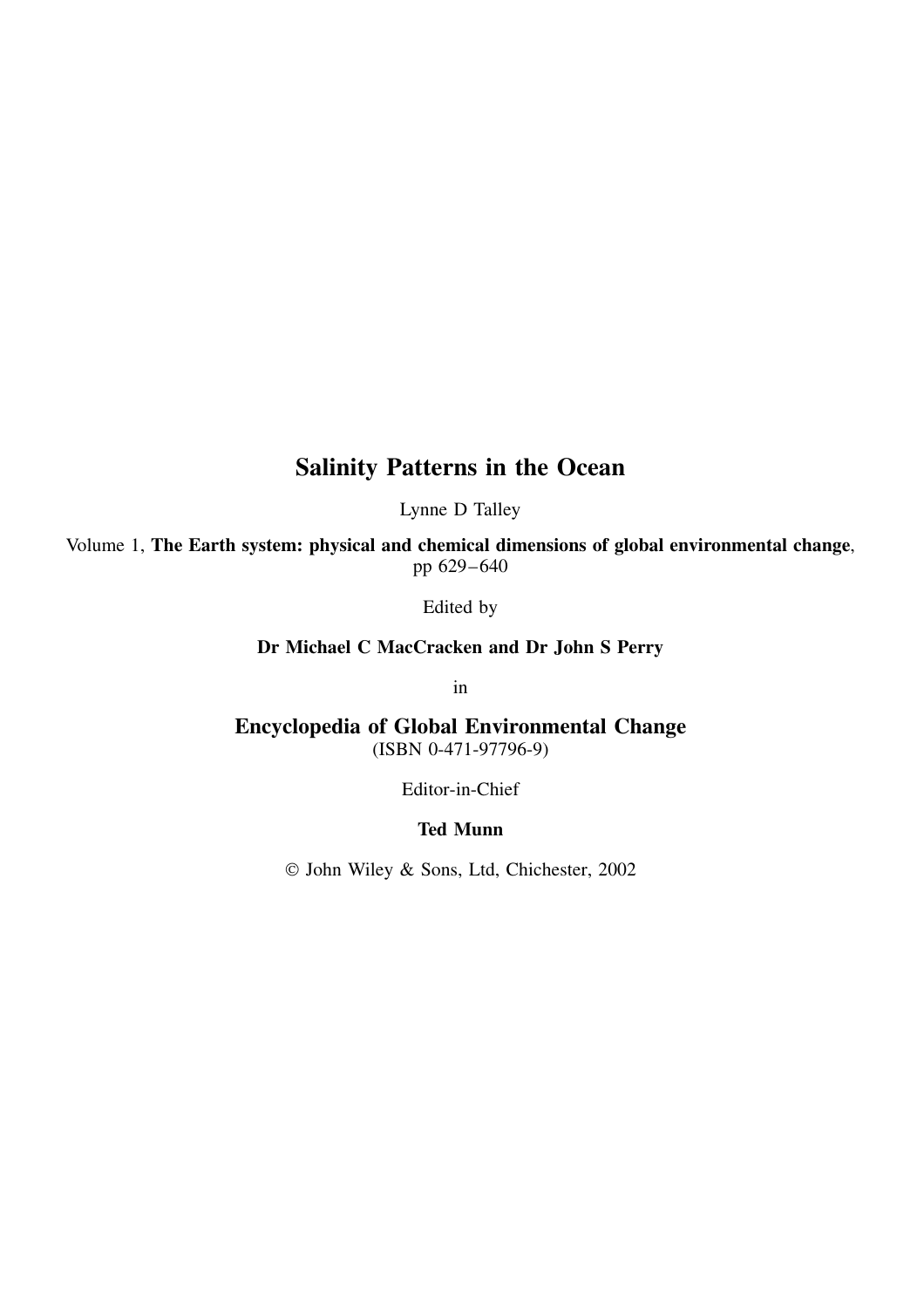# **Salinity Patterns in the Ocean**

#### Lynne D Talley

Scripps Institution of Oceanography, University of California, La Jolla, CA, USA

*Ocean salinity varies geographically and with time. Fresh water input occurs at the sea surface due to precipitation and river inflow, reducing salinity. Salinity is increased by evaporation and also as a by-product of sea ice formation. Because freshening and salinification occur in different places, salinity at a particular location reflects the upstream source of the water there. In subtropical latitudes, high surface evaporation creates high salinity near the sea surface. In subpolar latitudes, high precipitation creates low salinity near the sea surface. As these waters flow into the ocean interior, they create layers of high and low salinity.*

*At mid-depth (i.e., around 1000 to 2000 m deep), outflows from the highly evaporative Mediterranean and Red Seas create a vertical salinity maximum in the North Atlantic and Indian Oceans, respectively. Also at mid-depth in the subtropical and tropical regions, the relatively fresh, but dense, surface water from higher latitudes flows in and creates a vertical salinity minimum, most prevalent in the Southern Hemisphere and North Pacific. The North Atlantic is the most saline ocean and the North Pacific the freshest.*

*Salinity affects sea water density and therefore can be a controlling factor for the depth of the ocean surface mixed layer. This depth also depends on wind speed and cooling at the sea surface. Feedbacks can occur as precipitation and evaporation are affected by the atmosphere, which in turn is affected by sea surface temperature. The atmosphere in turn is affected by sea surface temperature, which is affected by mixed layer depth.*

The distribution of dissolved salts (*see* **Salinity**, Volume 1) in the oceans and adjacent seas varies in space and time. Salinity is changed near the sea surface by precipitation and evaporation of fresh water and by salty water produced sea ice forms and excludes salt. Geographical variations in inputs create regional differences in salinity at the sea surface. As seawater circulates down into the ocean away from the sea surface, it carries these differences along, creating large-scale salinity patterns throughout the ocean. Changes in time in the inputs at the sea surface also affect the salinity distribution. By mapping the salinity distribution and tracking changes in salinity over time, much insight is gained into both the basic ocean circulation and the processes that change the ocean circulation and temperature distribution.

Salinity is a seawater property related to the amount of matter, mainly consisting of salts, dissolved in the water (*see* **Salinity**, Volume 1). The original definition of salinity was in terms of grams of dissolved salts per kilogram of seawater. Salinity is now defined in terms of seawater conductivity, and is currently calibrated using a standard solution prepared at a laboratory in the UK. The quantity of dissolved salts, hence the salinity, affects seawater density, which also depends on temperature and pressure. Quantifying these dissolved constituents as the single parameter, salinity, is possible because the source of solids is weathering, which occurs on geological time scales. Ocean circulation and mixing, on the other hand, distribute the solids throughout the World Ocean on a time scale of no more than thousands of years, and so the various salt constituents are essentially well mixed. Therefore, salinity differences are created only by dilution or concentration as fresh water is added or removed, or as salty water is rejected from sea ice as it freezes. Other dissolved non-salt constituents such as carbon, calcium and silica, which are affected by biological cycles, have enough spatial variability to affect seawater density (e.g., Millero *et al.*, 1978); this small variation is not usually included in salinity and density studies.

In many ocean regions, particularly in the tropics, the subtropics and the deep ocean, temperature variations are more important than salinity in changing density. However, at higher latitudes, the presence of freshened surface waters resulting from high precipitation and/or ice melt has a strong influence on whether the water column can be cooled enough to mix vertically with other layers. Because winter surface cooling at high-latitudes determines water properties for the global ocean at depths below about 1500 m, salinity can control the occurrence of convection and its penetration depth. With a surface layer that is relatively fresh compared with the underlying water that came from another ocean region, surface waters can cool to freezing without overturning. If the high-latitude surface waters are not much freshened, as is the usual case in the northern North Atlantic, then overturn to great depth at the end of winter can occur with even modest surface cooling, leaving the surface waters well above the freezing point. Because ocean surface temperatures are part of the forcing for the atmosphere, changes in high-latitude salinity distribution can be involved in climate change.

In addition to its effect on seawater density, salinity is useful in itself as a tracer of ocean circulation and mixing. Salinity is established in the ocean's surface layer by local processes, and therefore salinity variations within the ocean depend on the surface origin of a parcel of water. Mixing between waters of different salinities occurs within the ocean, and so the original salinity changes gradually. However, mixing rates are low enough that salinity (and other chemical tracers) can provide a great deal of information on the pathways of flow.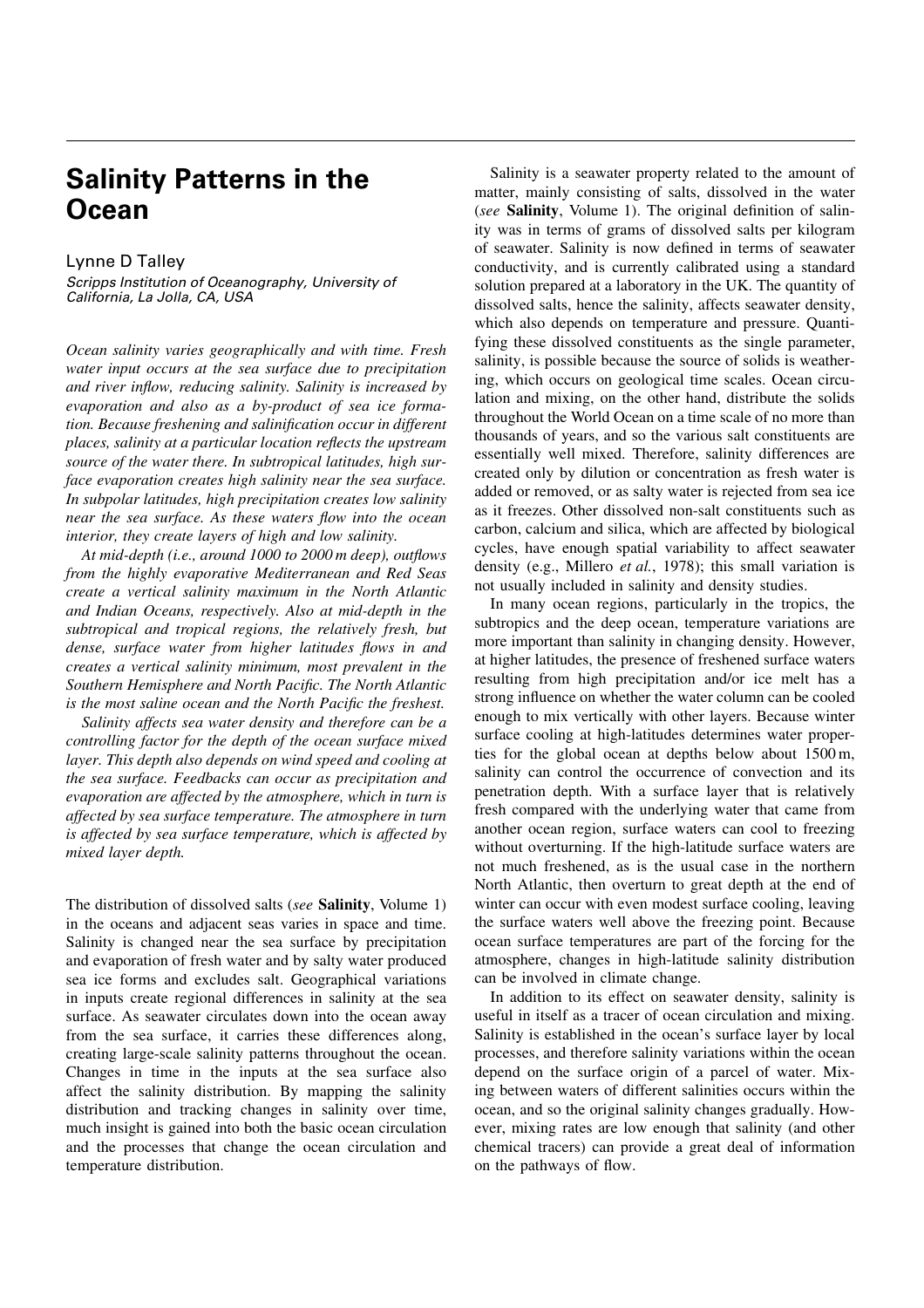#### **SEA SURFACE FORCING OF SALINITY: PRECIPITATION, EVAPORATION, RUNOFF AND ICE PROCESSES**

The total amount of salt in the ocean is constant on time scales of millions of years, and hence is assumed constant for studies at almost all time scales. However, the total amount of water in the oceans varies daily due to exchange at the sea surface. Rainfall, runoff from land, and ice melt all reduce salinity by increasing the amount of fresh water. Evaporation increases salinity by decreasing the amount of fresh water.

Ice formation also locally increases salinity through a process called brine rejection. As ice forms from seawater, the dissolved salts are rejected from most of the ice and collect in pockets in the ice. This briny water drips through the base of the forming ice. More brine is released during slow ice formation than if the ice forms quickly, so the strength of brine rejection depends on the local air temperature. The brine mixes with the seawater beneath the ice, raising the seawater's salinity. The net salinity increase depends on the thickness of the mixing layer below the ice. In shallow locations, such as on shallow continental shelves, salinity might increase more than over a deep bottom where mixing occurs to greater depth. Because the water below sea ice is usually very cold, the addition of salty brine may increase salinity without increasing temperature. This results in a density increase in the seawater. This denser water then sinks until it reaches a depth where surrounding waters have the same density. Because these deeper waters may have come, at least in part, from somewhere else (e.g., in the Arctic from the North Atlantic Ocean), these waters will usually not be as cold as the new ice-rejected brine. Although warmer, their density will be equal to the ice-rejected brine because they are even saltier. That is because the ice-rejected brine was formed from near-freezing surface waters that initially had much lower salinity (e.g., because they had a higher proportion of meltwater and river runoff), and therefore lower density, than the deeper waters. Although it seems paradoxical, the ice formation and brine rejection processes are thus able to create the coldest and freshest waters on a surface of constant density within the ocean.

Because sea ice has lower salinity than the original seawater from which it formed, melting of sea ice creates a fresh surface layer of low-density waters that float over the more saline waters below.

Ocean salinity patterns at the largest scales are affected primarily by the annual average of evaporation and precipitation, with additional major effects from ice melt and freezing at high-latitudes. Evaporation and precipitation, usually reported in  $cm$  year<sup>-1</sup>, are primarily calculated from observations collected on a routine basis by most ships. The difference between evaporation (E) and precipitation (P) has been calculated from the complete historical data set compiled from these ship observations (Figure 1). The

range of E–P is about  $-10$  to 10 cm year<sup>-1</sup>. There is more evaporation than precipitation in the subtropical regions between about 15° and 40 °S and N latitude, under the atmosphere's large-scale high pressure centers, with descending, dry air. At higher latitudes, there is more precipitation than evaporation, under the atmospheric low-pressure centers. In the tropics, especially at about  $10^{\circ}$ N over the Pacific and Atlantic, surface air rises in the intertropical convergence zone (ITCZ), forming enormous cumulus clouds that produce large amounts of rain.

Runoff from land affects the coastal salinity distribution. On a global scale, runoff is most important at the major river outlets, indicated in Figure 1. The net fresh water input is not shown in Figure 1, but the effect of these major rivers is apparent in the surface salinity distribution considered next.

#### **SURFACE SALINITY DISTRIBUTION**

Salinity at the sea surface (Figure 2) resembles the evaporation–precipitation pattern, with some differences due to runoff, ocean currents and ice melt. The total salinity range of the open ocean is about 30–40 parts per thousand or ‰ (*see* **Salinity**, Volume 1). The international convention is that salinity has no units; its value is approximately grams salt per kilogram of sea water. Many authors continue to use the practical salinity unit (psu) rather than leaving the quantity unitless. While salinity in coastal estuaries can be much lower, it does not affect large oceanic-scale patterns. Lowest salinities occur in the Arctic and Antarctic where there is both net precipitation and seasonal ice melt. Highest salinities occur in the Red Sea and Persian Gulf, both located in the northwestern Indian Ocean, where net evaporation is high. High salinity is also found in the Mediterranean Sea. In the open ocean, high salinity occurs in the subtropical areas of net evaporation seen in Figure 1. A band of low salinity underlies the ITCZ at 10<sup>°</sup>N.

The effect of continental runoff is apparent in lowered surface salinity near the mouths of major rivers such as the Amazon and the Congo and the numerous large rivers that empty into the Bay of Bengal, east of India, including the Ganges and Brahmaputra. Runoff from many rivers around the Gulf of Alaska in the northeastern Pacific and around the Arctic Ocean is important in the lowered salinities of high-latitude ocean regions.

#### **VERTICAL STRUCTURE OF THE SALINITY DISTRIBUTION**

Waters at the sea surface flow down into the interior. Salinities from the sea surface (Figure 2) carried with this flow into the ocean interior are helpful in identifying sources and pathways of the circulation. The two primary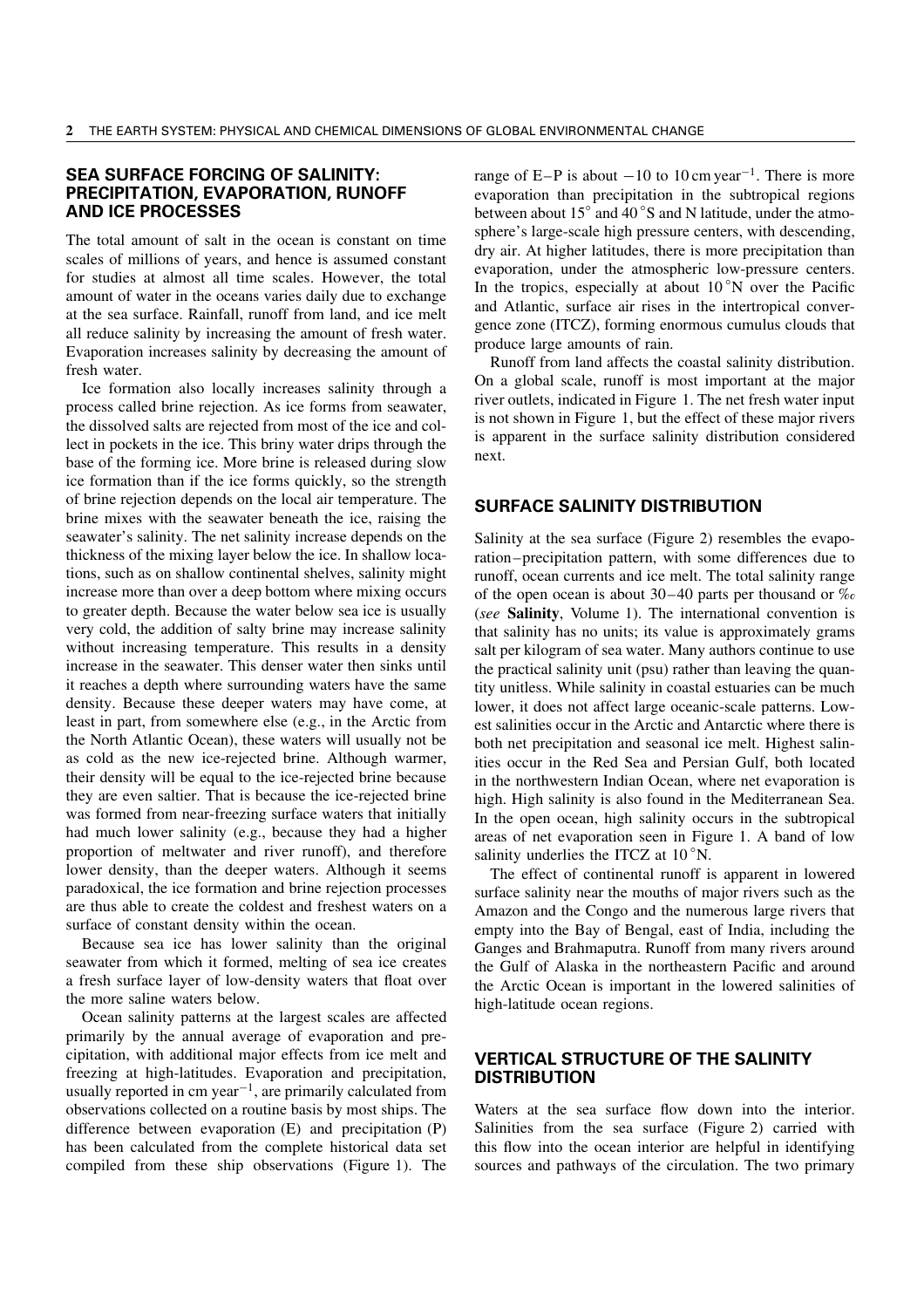

Figure 1 Evaporation minus precipitation (cm year<sup>-1</sup>), annual average. The major rivers of the world are also indicated. (Reproduced using data from the National Centers for Environmental Prediction Reanalysis Project, Kalnay et al., 1996)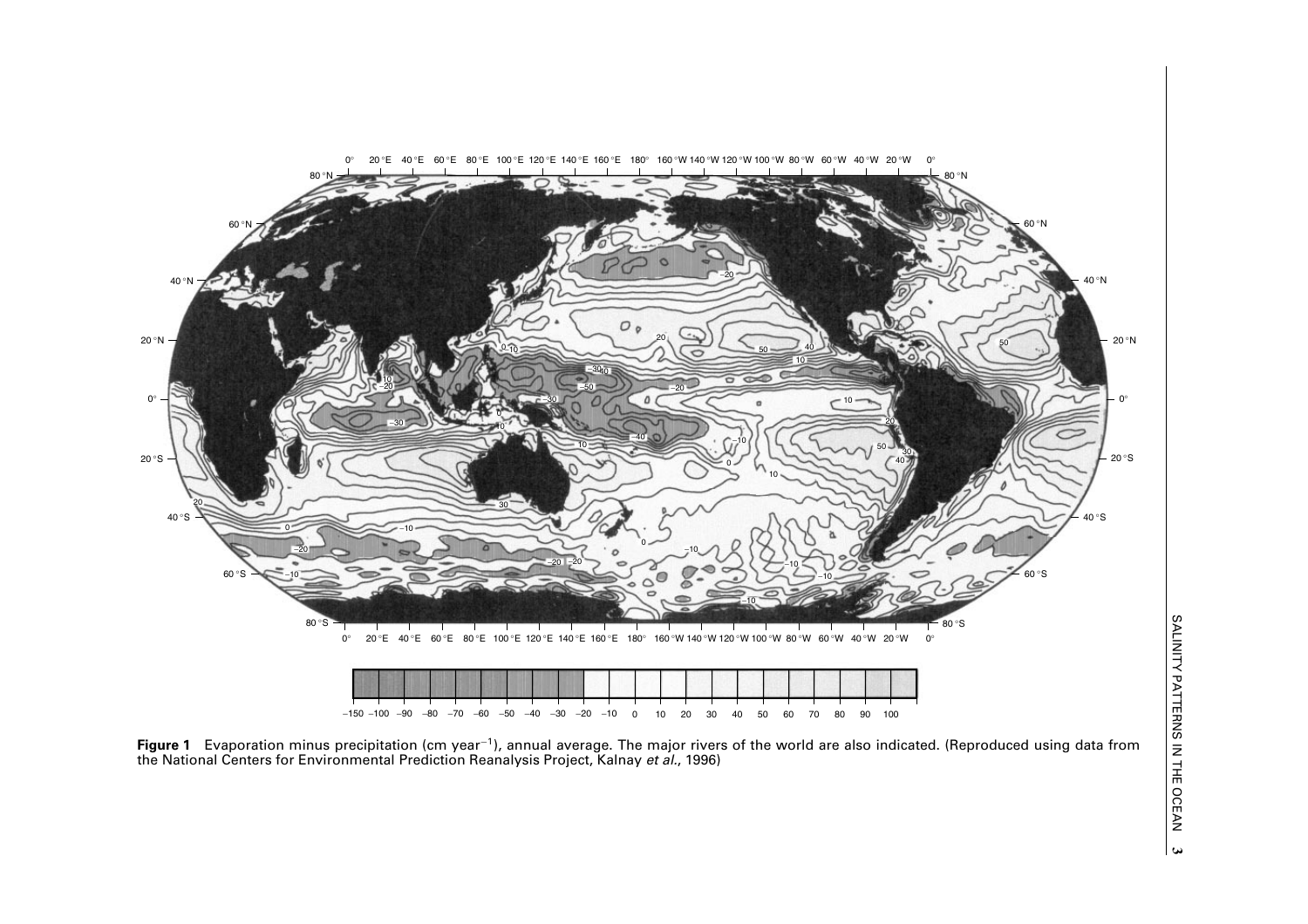

Figure 2 Surface salinity (g salt per kg of seawater), using annually averaged ship observations. (Reproduced using data from Levitus et al., 1994)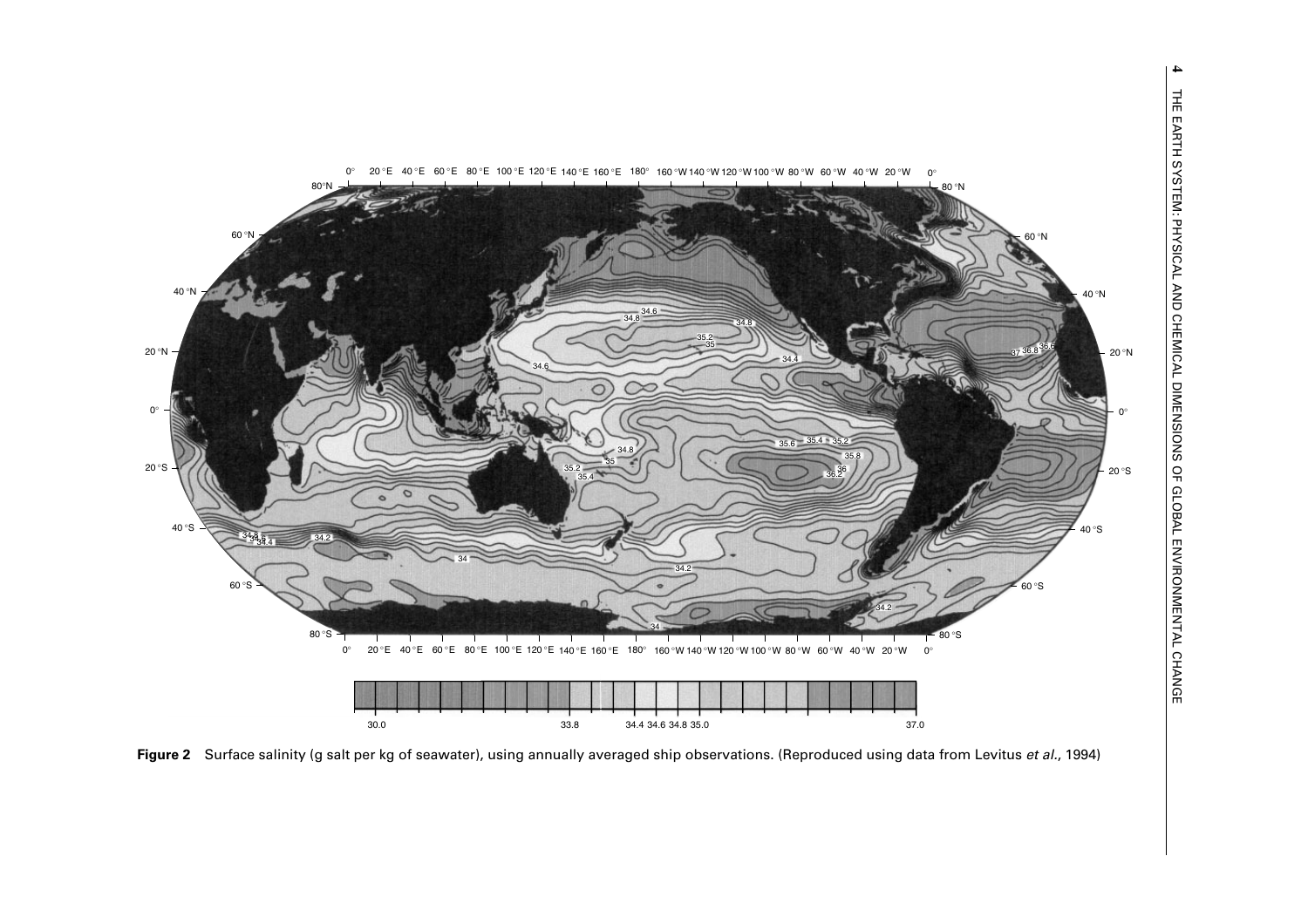mechanisms for this downward flow are: (1) flow following constant density surfaces that slope gently into the ocean interior, and (2) vertical convection and brine rejection at higher latitudes.

Flow down along constant density surfaces is primarily through a process called *subduction*, occurring in subtropical regions between about 15° and 40 °S and N latitude. In this process, waters in the surface mixed layer circulate equatorward, encountering warmer, less dense waters to the south, which they are carried beneath. Surface waters are most saline in the middle of these subtropical regions. Therefore, all equatorward subtropical regions are characterized by a subsurface vertical maximum in salinity caused by subduction of more saline waters from the center of the gyre, as described later (*see* **Ocean Circulation**, Volume 1).

Convection occurs in many places, but reaches most deeply into the ocean at high latitudes. Convection is not so much a downdraft of water from the surface as it is a deep mixing, which brings surface water to great depth, from whence the water spreads laterally along constant density surfaces. Major deep convection areas can be identified from subsurface properties, such as the salinity distributions discussed below. In the North Atlantic and Arctic, these sites are in the Labrador Sea between Labrador and Greenland, in the Greenland Sea east of Greenland and north of Iceland, and in the Mediterranean Sea. In the North Pacific, convection in the Okhotsk and Japan Seas is significant in modifying water properties at mid-depth. In the Southern Hemisphere, convection occurs all around Antarctica at about 40° to 45 °S, which is just north of the major current called the Antarctic circumpolar current. Brine rejection is important for subsurface water properties primarily in the Antarctic (Weddell and Ross Seas and other locations around the continent), the Okhotsk Sea, and the interior of the Arctic Ocean.

The following definitions are useful for discussing the salinity distribution in the vertical: (1) *halocline* – where the salinity value changes rapidly in the vertical in comparison with changes above and below the halocline; (2) *halostad* – where salinity changes very slowly in the vertical; (3) *intermediate water* – usually referring to a minimum or maximum in salinity in the vertical which is found over a large horizontal area at mid-depth in the ocean. Equivalent terms for vertical variations in temperature and density are *thermocline*, *thermostat*, *pycnocline* and *pycnostad*.

#### **SUBTROPICAL SALINITY STRUCTURE**

In the subtropical regions of every ocean, salinity (Figures 3 and 4a) is high close to the sea surface due to strong evaporation. At the location of the highest surface salinity (Figure 2), the highest salinity in vertical profiles is at the sea surface. This high salinity water is carried downward and equatorward through subduction. Therefore, equatorward of the center of the highest surface salinity, there is a vertical maximum in salinity. This salinity maximum is at about 50 m depth, which is very shallow compared with the ocean depth. These subsurface salinity maxima are sometimes called *Subtropical Underwater* (Worthington, 1976).

At all locations in the subtropical gyres, and below the near-surface salinity maximum, salinity decreases smoothly with depth to a salinity minimum. Temperature also decreases smoothly and rapidly (Figure 4b). This layer of changing properties is called the *thermocline* (region of high temperature change in the vertical), and is also often called *central water*. Central water is the subducted water of the subtropical gyre; the colder waters come from farther north within the subtropical circulation, with little input from the subpolar region. It is clear from Figure 4(b) that the North Atlantic central waters are the most saline and the North Pacific the freshest.

Below the central waters, at depths between about 500 and 1500 m, each subtropical gyre (except in the North Atlantic) has a vertical minimum in salinity. The salinity minimum in the North Pacific is called *North Pacific intermediate water* (Reid, 1965). It arises from cold, low salinity surface waters in the subpolar region of the North Pacific, specifically in the Okhotsk Sea and near the Kuril Islands (Talley, 1991, 1993). These waters flow southward along the western boundary in the Oyashio current and enter the subtropical circulation east of Japan. The existence of the low salinity layer throughout the subtropical circulation reflects the presence of this subpolar water underlying the waters from subtropical sources.

The salinity minimum in the Southern Hemisphere is called *Antarctic intermediate water* (Reid, 1965). It comes from low salinity surface waters found just west of Chile and just east of Argentina (McCartney, 1977). Antarctic intermediate water in the Pacific Ocean originates primarily from the Chilean source. The Atlantic and Indian Ocean Antarctic intermediate waters originate from the Argentinean source. The Argentinean waters arise from Chilean surface waters, which flow eastward through the northern side of Drake Passage between South America and Antarctica. The Chilean waters are modified somewhat during their passage into the Atlantic. Therefore, the properties of the Atlantic and Indian Antarctic intermediate waters differ slightly from those of the Pacific Antarctic intermediate water.

The salinity structure in the subtropical North Atlantic is somewhat different. While there is a salinity minimum at the base of the central water, this results primarily from the northernmost subducted waters of the subtropical region, and is not the major fresh intermediate water of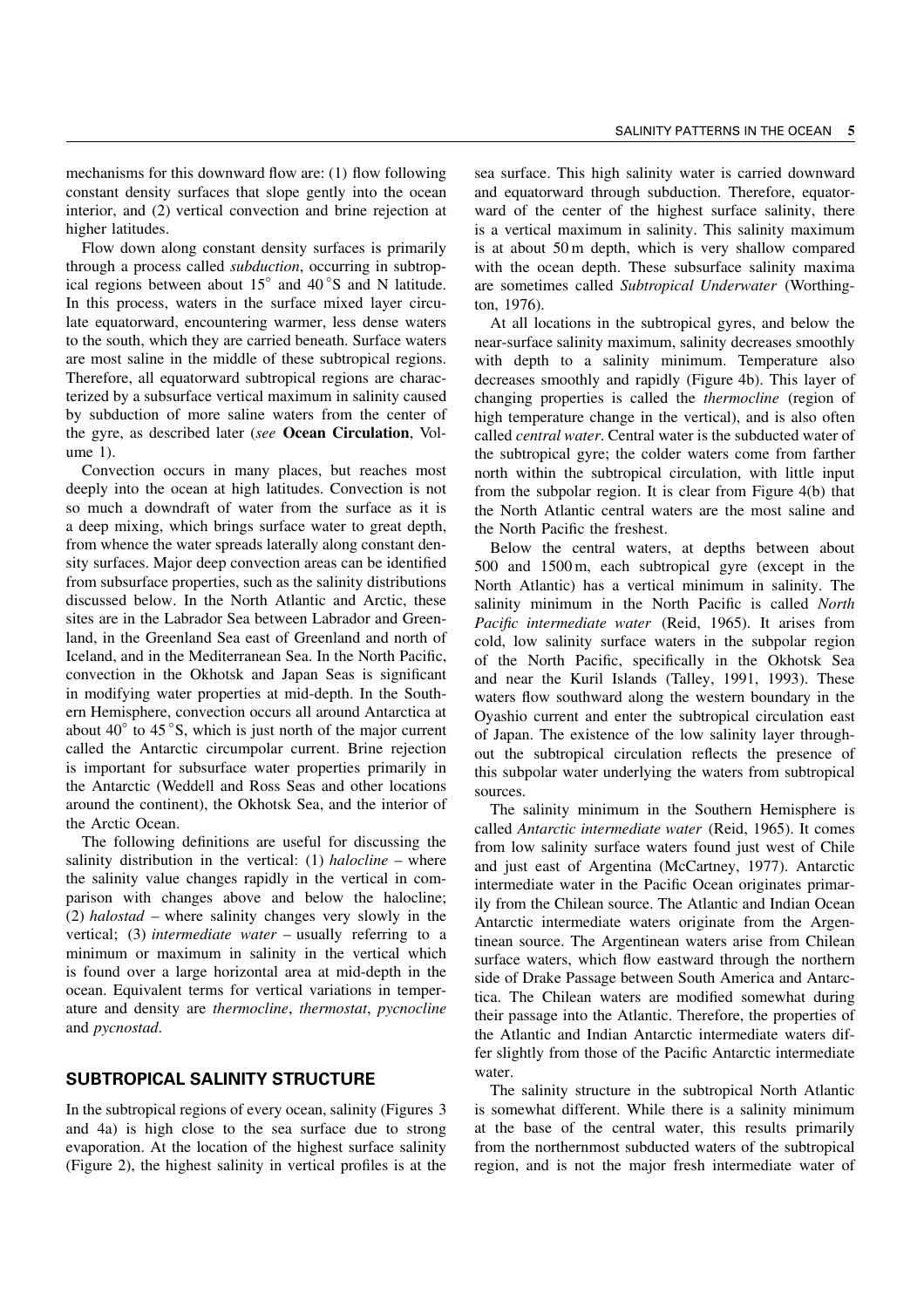

**Figure <sup>3</sup>** (a) Vertical cross-section of the Atlantic Ocean, along about <sup>20</sup> °W. (b) Vertical cross-section of the Pacific Ocean, along about <sup>150</sup> °W. (c) Vertical cross-section of the Indian Ocean, along about <sup>90</sup> °E. (Reproduced using data from the World Ocean Circulation Experiment)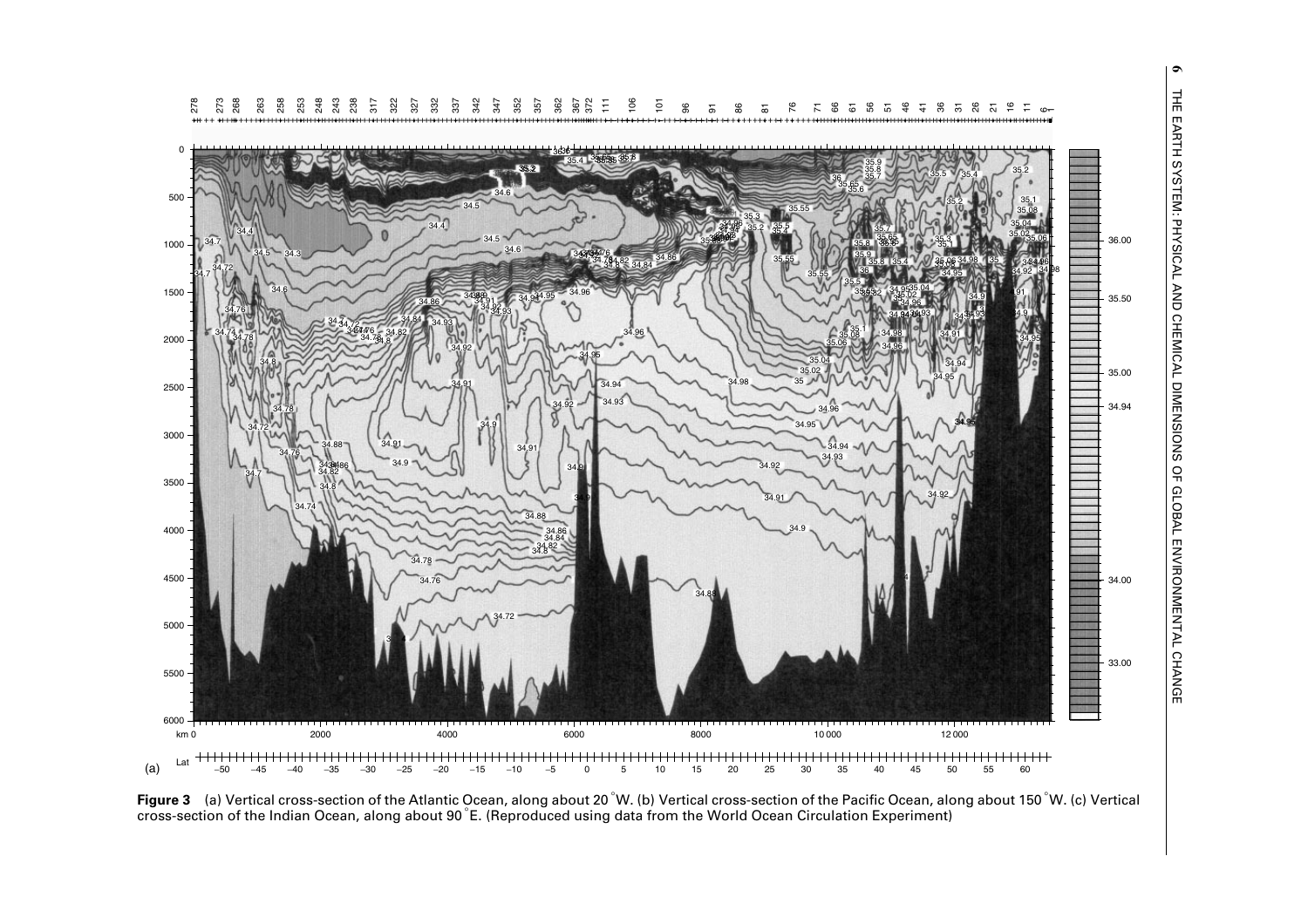

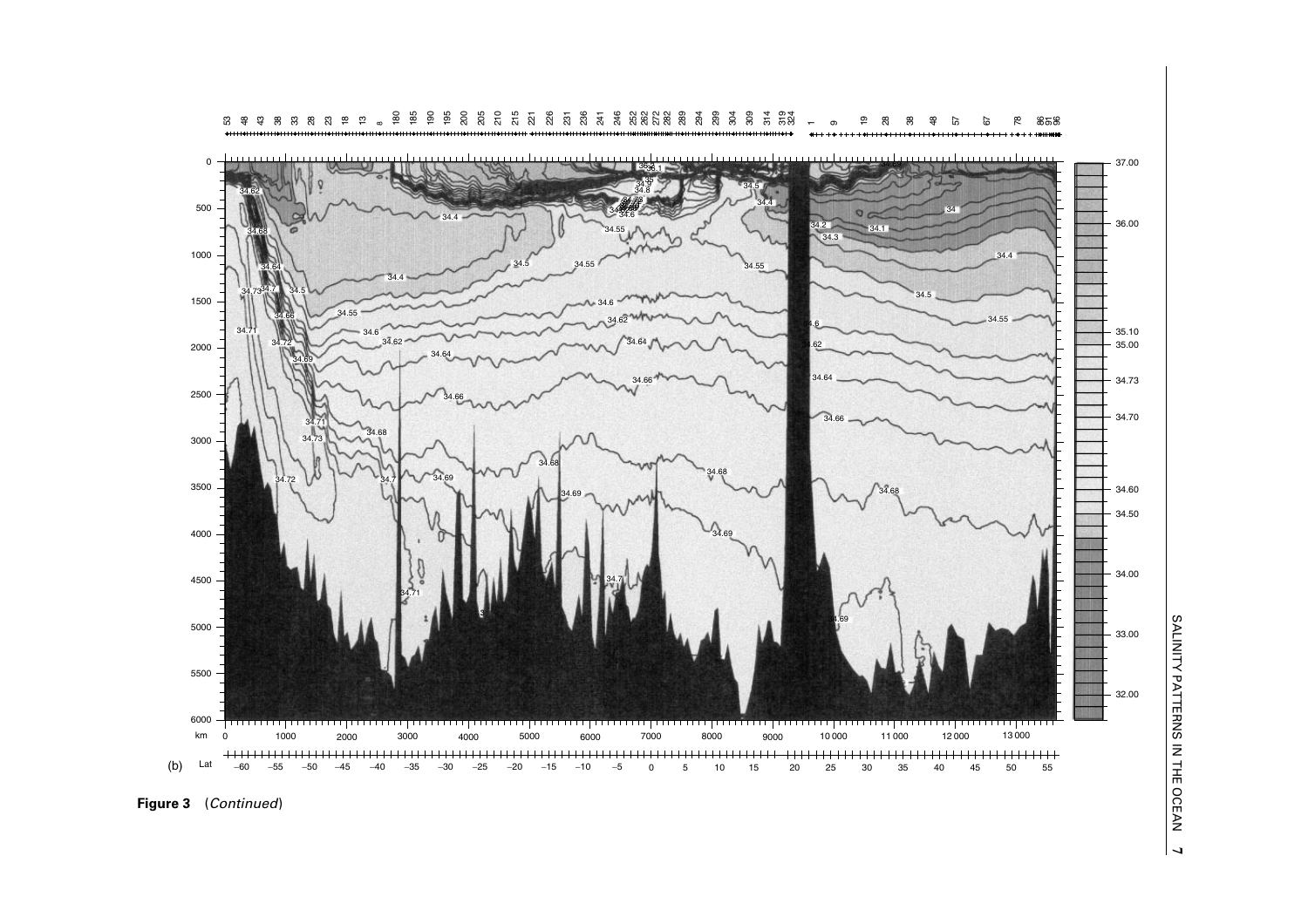



**Figure 3** (Continued)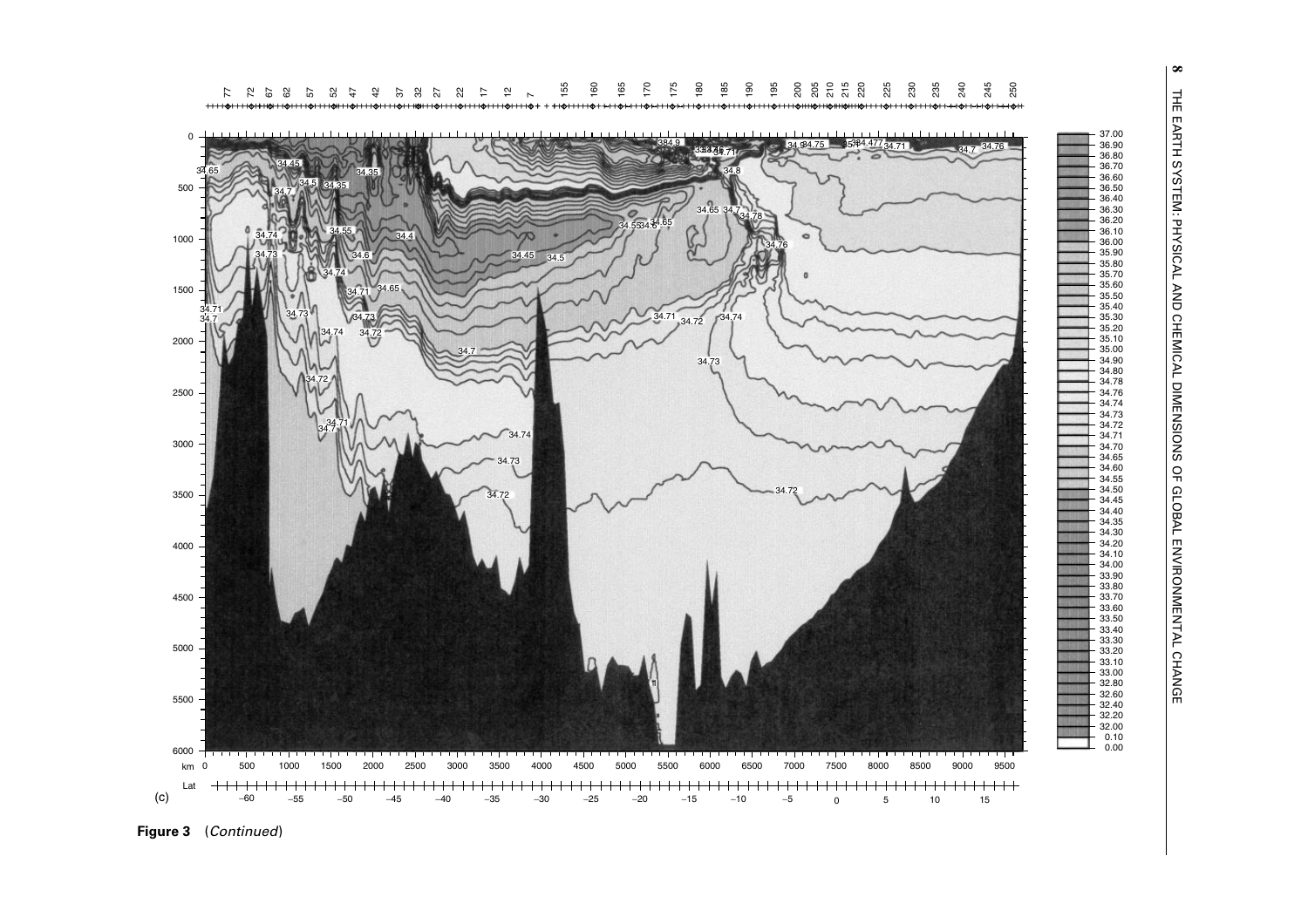

**Figure 4** (a) Salinity distribution with depth from each subtropical gyre. All profiles are chosen from the centers of the subtropical circulations, at about 25 °N (Northern Hemisphere) and 30<sup>°</sup>S (Southern Hemisphere), and from the center of the basins rather than near the boundaries. (b) Potential temperature as a function of salinity for each subtropical ocean basin

the North Atlantic, which dominates the subpolar region (described later). The main fresh intermediate water is displaced in the subtropical gyre by the high salinity outflow at mid-depth from the Mediterranean Sea. This outflow creates an intermediate depth salinity maximum in the vertical.

In the Indian Ocean, a dense, high salinity source in the Red Sea creates a high-salinity intermediate water in the north, similar to the Mediterranean water of the Atlantic. Because there are no northern high-latitude sources of water in the Indian Ocean, there is no fresh intermediate layer arising from the north. The fresh water at the surface in the Bay of Bengal arising from major river runoff is much too warm to sink to mid-depth. Thus, the mid-depth northern Indian Ocean is dominated by the highly saline outflow from the Red Sea.

Beneath the low salinity intermediate waters of the North Pacific and Southern Hemisphere, salinity increases towards the bottom. The higher salinity of the deep waters of the Southern Hemisphere and North Pacific results from input of saline North Atlantic waters. Beneath the saline intermediate water of the North Atlantic and tropical Indian Oceans, salinity decreases to the bottom. In the South Atlantic Ocean, low-salinity intermediate water (Antarctic intermediate water) lies above higher salinity deep waters from the North Atlantic. Beneath the high-salinity North Atlantic deep water, salinity decreases to the bottom. The lower salinity of the bottom waters in the Atlantic and Indian Oceans results from deepwater sources in the Antarctic that are of lower salinity.

#### **SUBPOLAR SALINITY STRUCTURE**

In high latitude regions dominated by precipitation and ice melt, salinity is lowest at the sea surface and increases downward through a halocline (Figure 5, North and South



**Figure 5** Salinity distribution with depth from the subpolar regions. The Northern Hemisphere profiles are from about 50°N. The Southern Hemisphere profile is from the Pacific Ocean at about 65°S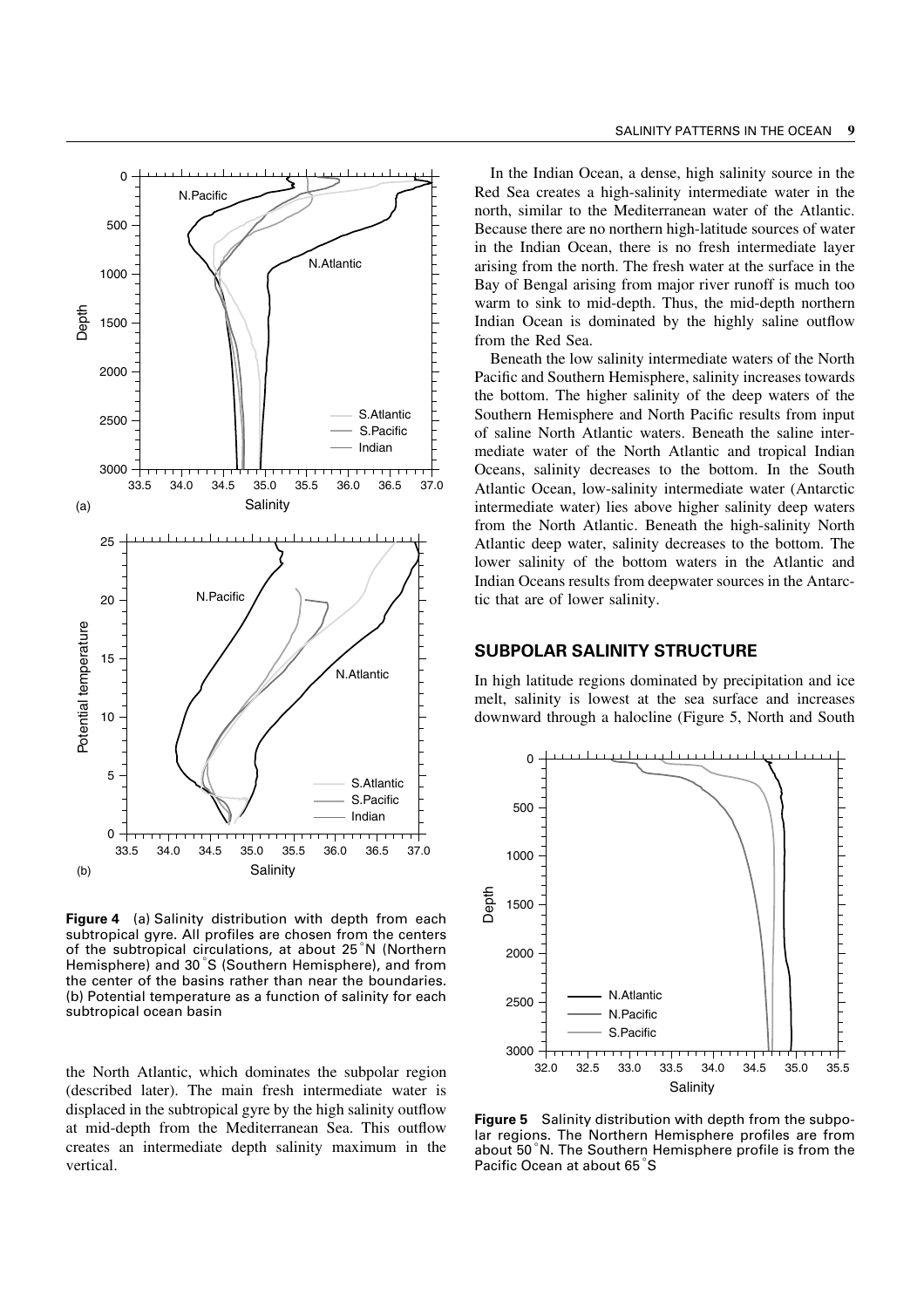Pacific profiles). In the North Pacific and Southern Hemisphere, and also in most of the Arctic Ocean, the halocline is very sharp, with a large change in salinity over several tens of meters. Because of the salinity structure, the surface layer can be colder than the water below the halocline. This pre-conditions the region for sea ice formation. The cooled surface waters can circulate away from their winter outcrop locations and appear as a subsurface temperature minimum between warmer water below from inflow from other regions and warmer water above from local seasonal warming.

The North Atlantic's subpolar gyre is affected by inflow of a thick layer of saline, warm surface water from the subtropical gyre. Therefore, the halocline typical of the subpolar Pacific and subpolar Southern Hemisphere is absent in most of the subpolar North Atlantic (Figure 5, North Atlantic profile). The saline flow into the central and eastern subpolar gyre is affected by precipitation, and the surface waters become gradually fresher as they circulate counterclockwise. When the surface waters enter the Labrador Sea, they are much fresher than when they first enter the subpolar region. Winter convection to about 1500 m depth in the Labrador Sea then mixes the relatively fresh water to intermediate depth. This spreads away from the Labrador Sea and forms a salinity minimum throughout the subpolar gyre, beneath the inflowing warm, saline waters. This differs from subpolar regions in the other oceans where the surface waters are strongly dominated by local fresh water sources. Therefore, most of the North Atlantic's subpolar gyre has a vertical salinity structure similar to a subtropical structure, with saline waters at the surface and an intermediate depth salinity minimum.

#### **TROPICAL SALINITY STRUCTURE**

The upper ocean salinity distribution depends on local precipitation patterns. Thus, a band of low salinity is found under the high precipitation of the ITCZ at  $5-10^{\circ}$ N in the Pacific. This band is separated from the saline waters below it by a halocline. Excess precipitation is also found in the western Pacific at the equator, creating a halocline there as well. The eastern equatorial Pacific on the other hand is dominated by evaporation and so there is no halocline there. The Bay of Bengal in the Indian Ocean is the site of major runoff from Asia; this relatively fresh, warm water creates a shallow halocline throughout the northeast Indian Ocean. The intermediate and deepwater salinity distributions in each ocean within 15° of the equator are similar to those of the adjacent subtropical regions.

#### **GLOBAL SCALE SALINITY PATTERNS**

As indicated above, there are significant differences in salinity between oceans. Considering the total ocean basin, the North Atlantic is the most saline and the North Pacific the freshest of the major oceans. Because of significant river inflows, the surface waters of the Arctic are the freshest. The three Southern Hemisphere oceans are connected around Antarctica and hence their salinities are similar, midway between the North Atlantic and North Pacific. The main reason for the differences between the North Pacific and North Atlantic salinities is the difference in net evaporation per unit area. There is relatively more evaporation in the North Atlantic's subtropical regions than in the North Pacific's subtropics. The evaporative regions occur where there are easterly trade winds. The North Atlantic's trade winds originate over the deserts of Africa and the Middle-East. The North Pacific's trade winds originate over the much smaller continental areas of Central America and Mexico. Therefore, the North Atlantic's trade winds are drier than the North Pacific's and cause more evaporation per unit area. High salinity in the North Atlantic is present at intermediate depth because of the Mediterranean Sea. The North Atlantic exchanges water with the Mediterranean Sea through the Strait of Gibraltar. Evaporation and cooling in the Mediterranean cause the outflowing water to be much denser than the inflow. This dense outflow sinks to intermediate depth and creates the mid-depth high salinity that marks North Atlantic waters. This input of high salinity at mid-depth in the North Atlantic is one reason for the overall higher salinity of the North Atlantic compared with the North Pacific. Similarly, in the Indian Ocean, high evaporation in the Arabian region creates very saline and dense water in the Red Sea, which enters the Indian Ocean and raises the salinity at mid-depths compared with the inflowing fresher deep waters from the Antarctic.

#### **ROLE OF SALINITY IN CLIMATE CHANGE**

Salinity is a major factor in climate change because it can affect the depth of mixing at the sea surface. If for instance there is a shallow, fresh layer atop a denser, more saline layer, even large surface cooling can act only on the surface layer, creating a large temperature drop without deep convection. In the absence of a halocline, heat can be removed from a much thicker layer, which then results in a smaller temperature change. The processes that set the salinity of the waters beneath the surface layer, and hence the strength of the halocline, are complex. This salinity control of surface-layer processes in the present climate has been studied, e.g., in the tropical Pacific, as part of the El Niño and La Niña cycle. In the normal state in the northern Atlantic, up to and including the region between Greenland and Norway, surface salinities are not much lower than those of the underlying waters, permitting overturn to more than several hundred meters depth. This overturn is part of the global thermohaline circulation in which deep waters